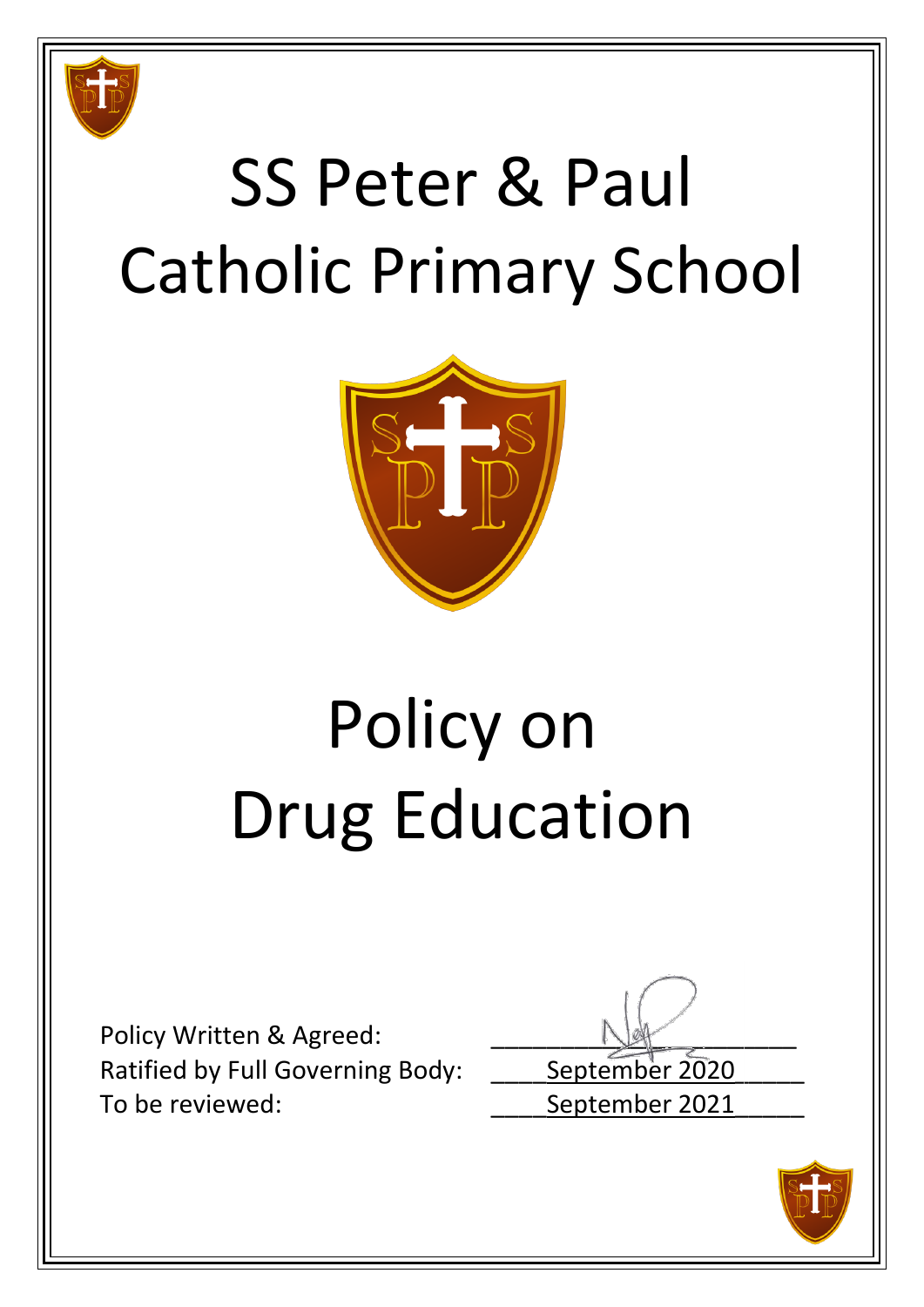### **SS Peter & Paul Whole School Policy on Drug Education**

This Drug Education policy:-

- reflects the consensus of opinion of the whole staff;
- was discussed, written and agreed by the whole staff;
- has been approved by the Governing body.

The implementation and ownership of this policy is the responsibility of the whole staff.

The overall accountability and effectiveness of the policy will be the responsibility of the Head Teacher and Senior Leadership Team.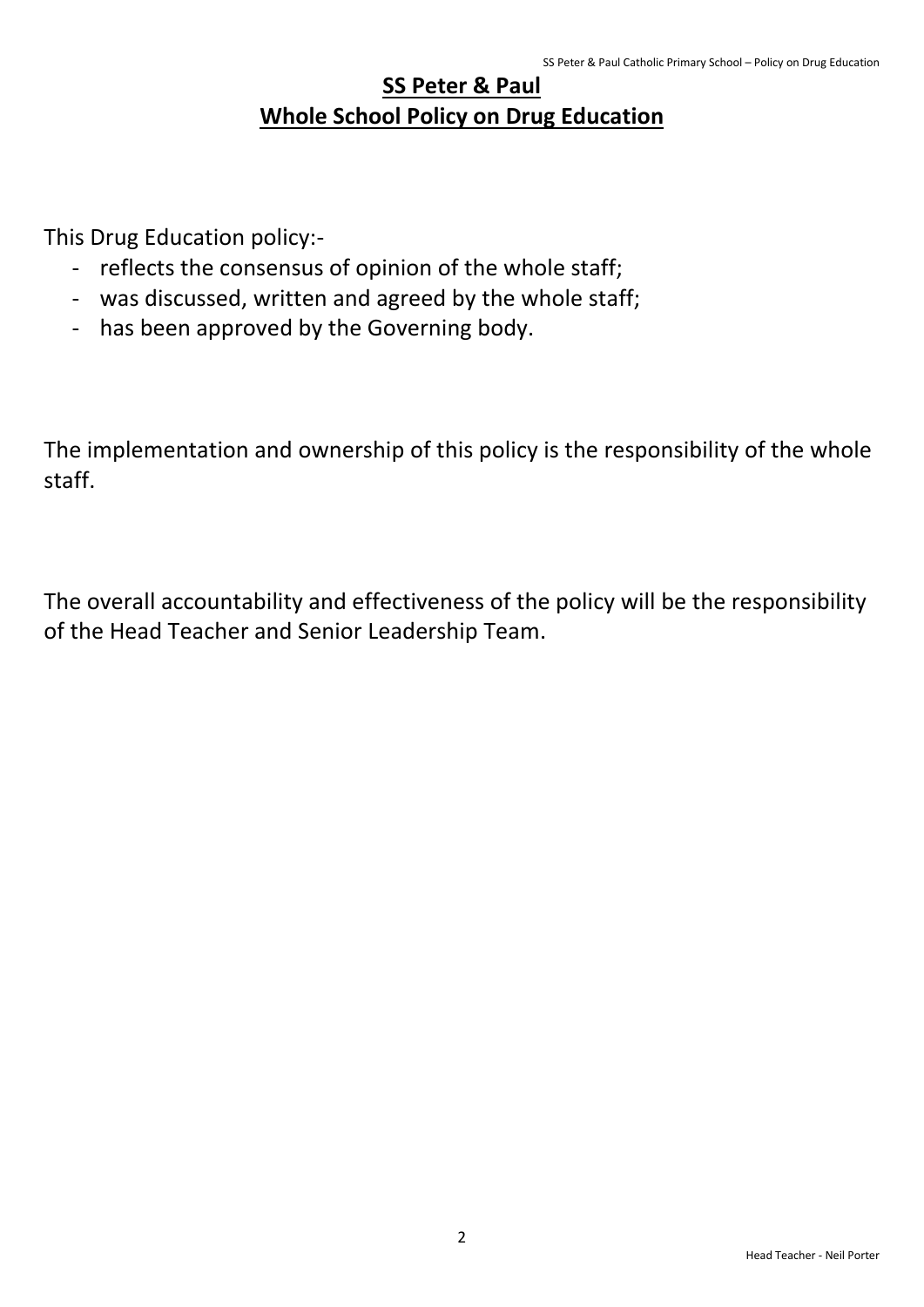At SS Peter & Paul Catholic Primary School we take a professional approach to health care. We believe that drug education is an important part of our children's education and will do everything in our power to ensure our children understand that there are good drugs and bad drugs which affect our bodies and that knowledge gives them the power to make the right choices where drugs are concerned.

As a Catholic school we regard every individual as unique and special in God's family. This policy is designed to support every member of our school, taking into account their unique and special nature as part of God's family.

#### **RATIONALE**

There is a justified concern about the incidence of drug misuse among the young. The average age of first misuse of drugs appears to be falling and the range of drugs available is expanding. Drug misuse now affects many communities and crosses gender, ethnic and social boundaries. Research has shown that primary school children are surprisingly aware of both legal and illegal drugs and the misuse of other substances.

Children and young people are influenced by information and images about drugs from a variety of sources; in the home, through the media, popular music and by mixing with older people who have knowledge of, or use, drugs.

SS Peter & Paul Catholic Primary School can play an important role in enabling children to make informed, healthy and responsible decisions. It is to this end that we at SS Peter & Paul include drug education as an important element of the planned Science and PSHE programme which outlines the progression of knowledge, understanding, skills and attitudes through the Key Stages.

#### **AIMS**

- To enable pupils to develop a knowledge and understanding of drugs and their effects which are appropriate to their needs.
- To raise the self-esteem of pupils to enable them to say no to drug misuse.

#### **1.0 Legal framework**

This policy has due regard to relevant legislation and guidance, including, but not limited to the following:

- 'DfE and ACPO drug advice for schools' September 2012
- 'DfE Guidance. Personal, Social, Health & Economic Education' September 2013
- DfE (2016) 'Keeping children safe in education'
- The Children and Families Act 2014
- The Education Act 2011
- The Health Act 2006

This policy will be implemented in conjunction with the school's:

- **Child Protection and Safeguarding Policy**
- **Health and Safety Policy**
- **PSHE Policy**
- **Supporting Pupils with Medical Needs Policy**

#### **2.0 Key roles and responsibilities**

The Head Teacher is responsible for dealing with any alcohol and drug related issues within the school.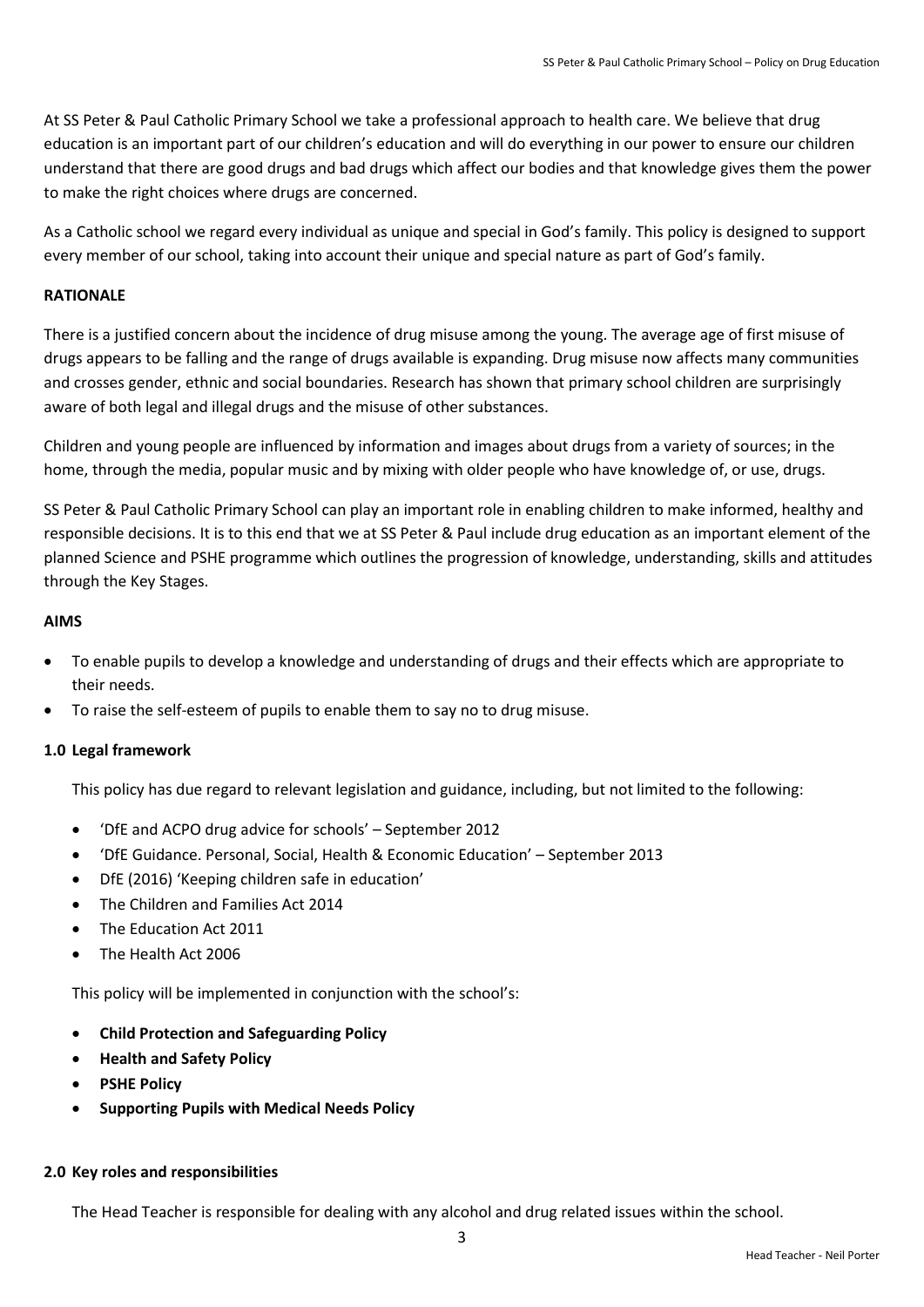#### **3.0 Definitions**

SS Peter & Paul Catholic Primary School defines a "drug" as any substance which, when ingested alters perception and the way the body works. This definition includes, but is not limited to:

All illegal substances, Alcohol, Tobacco, Solvents, Medicines, Legal highs, etc,…

#### **4.0 Staff training**

At SS Peter & Paul Catholic Primary School, we recognise that early intervention can prevent drug misuse. As such, teachers will receive training in identifying pupils who may be at risk.

Teachers and support staff will receive drug training as part of their safeguarding training during their induction process. Teachers and support staff will receive regular and ongoing training as part of their professional development.

#### **5.0 Drug education**

All pupils will receive regular guidance on drugs and alcohol as part of the PSHE & Citizenship curriculum.

Drugs and alcohol will feature regularly as part of pastoral education in the form of classes and assemblies.

Lessons will be delivered as appropriate to the age and phase of the pupils and will be differentiated according to individual learning styles.

Where appropriate, visitors and external speakers will join us to lead classes on drug and alcohol misuse.

#### **5.1 DRUG EDUCATION IN THE CLASSROOM**

Drug education is best led by classroom teachers within the context of the Science and PHSE curriculum, with an awareness of any personal, pupil specific circumstances within the class and how other areas of the curriculum can make a valuable contribution.

Other National Curriculum subjects offer opportunities to further drug education.

- English can provide opportunities to:
	- Explore relevant issues through literature
	- Develop communication skills by formulating, clarifying, expressing ideas and arguments
	- Develop inter-personal skills through drama or role play
	- Make considered use of a range of reference materials
- Religious Education can provide opportunities to:
	- Develop awareness of safety hazards and risks when using drugs
	- Use information sources to assess the risk of unfamiliar materials to make conscious informed decisions
	- Take responsibility for the consequences and the actions of themselves and others

#### **5.2 DRUG EDUCATION PROGRAMME**

The Drug Education Programme is complimented by the local 'Education for Life' drug awareness workshops which form part of our PSHE Curriculum. Education for Life visit the school annually, delivering differentiated, age specific lessons to every pupil in the school.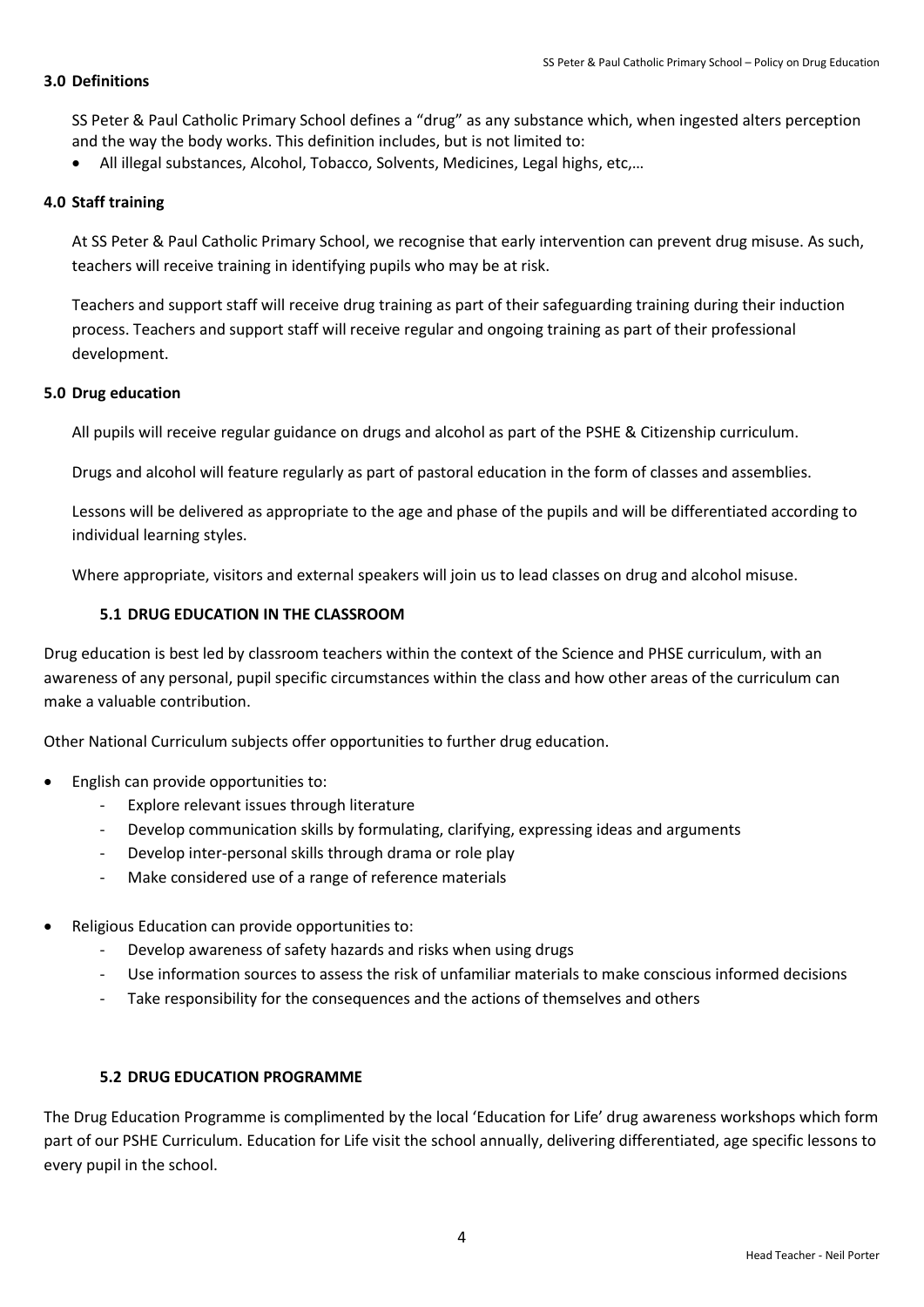#### **6.0 Smoking**

In accordance with Part 1 of the Health Act 2006, SS Peter & Paul Catholic Primary School is a smoke free environment. This includes all buildings, out-buildings, playgrounds, playing fields and sheltered areas.

Parents, visitors and staff must not smoke on school grounds and will avoid smoking in front of pupils and/or encouraging pupils to smoke.

Pupils are not permitted to bring smoking or nicotine products onto the premises. This includes, but is not limited to cigarettes, e-cigarettes, lighters, matches and pipes.

In the interest of health and hygiene, smoking will not be permitted at, or around, the school gates.

#### **7.0 Legal drugs and prescribed medicines**

We understand that some pupils may require medications that have been prescribed by a doctor, or other health professional.

Parents have the primary responsibility for their child's health and should provide the school with all relevant information about their child's medical condition.

Medicines should only be brought onto the premises if it would be detrimental to the child's health if medicines were not administered during their time at the school.

The school will only accept medicines which have been prescribed by a doctor, dentist, nurse or pharmacist.

Medicines must be provided in the original container as dispensed and must include the prescriber's instructions for administration and dosage.

Further guidance can be found in the school's Supporting Pupils with Medical Needs Policy.

#### **8.0 Solvents**

Pupils are not permitted to bring solvent based products onto the premises including, but not limited to, aerosol deodorants, compressed air, and aerosol hairspray.

The school will ensure that potentially hazardous solvents are stored safely and pupils will be supervised if they are required to come into contact with them.

#### **9.0 Persons found to be under the influence of drugs or alcohol**

Staff members found to be under the influence of drugs or alcohol whilst on school premises will be disciplined in line with their contract of employment.

Visitors to the school found to be under the influence of drugs or alcohol on school grounds will be escorted from the premises. The Head Teacher has the authority to ban persistent offenders from the school.

Unless it is a medical emergency, or where there is aggressive or threatening behaviour, pupils found to be under the influence of drugs or alcohol whilst on school premises will be removed from class and escorted to the Head Teacher's office, where they will be assessed.

The pupil's parent will be asked to remove the pupil from the premises. The pupil will remain in the Head Teacher's office until their parent arrives. If necessary, a search will be conducted.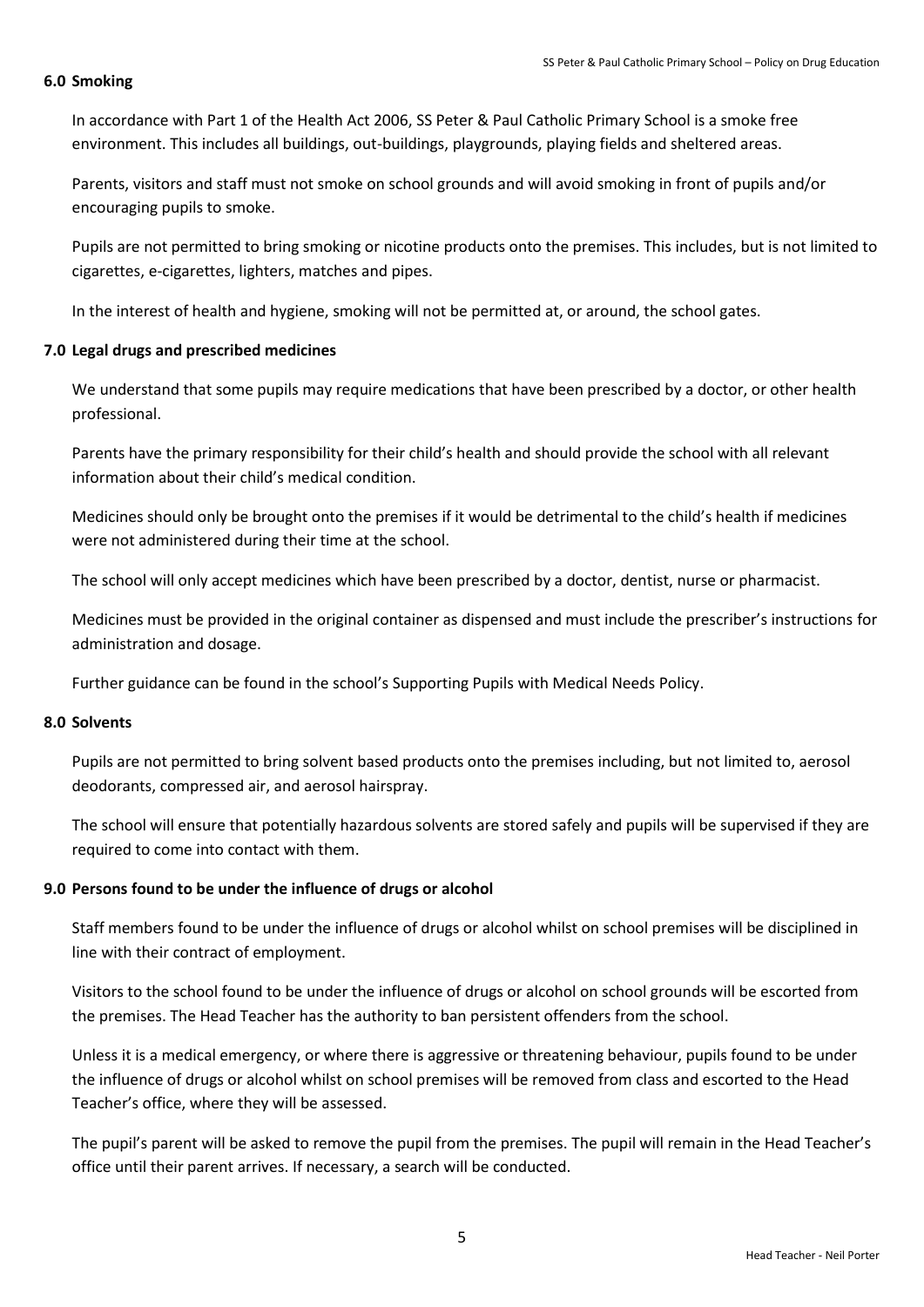#### **10.0 Medical Emergencies**

In drug related medical emergencies, trained first aiders will be summoned.

A teacher will remain with the casualty until the trained first aider arrives.

Other pupils will be removed from the immediate area, as soon as is reasonably practicable.

Following assessment by the first aider, a decision will be made to ascertain whether an ambulance will be called.

The pupil's parents will be telephoned and told about the incident.

If the pupil is felt to be at risk, the Safeguarding and Child Protection Policy will come into effect and social services will be contacted.

All accidents and incidents, including near misses or dangerous occurrences, will be reported as soon as possible following the school's Health and Safety Policy.

#### **11.0 Threatening behaviour**

Aggressive and threatening behaviour by pupils, staff or visitors under the influence of drugs or alcohol will be taken very seriously.

Where aggressive and/or threatening behaviour is displayed, SS Peter & Paul Catholic Primary School will not hesitate in contacting the police.

Any pupil, staff member or visitor displaying aggressive and/or threatening behaviour will be removed from the premises.

In the case of pupils, parents will be contacted.

#### **12.0 Searching**

Staff members may use common law to search pupils with their consent for any item.

Staff members may ask any student to turn out their pockets.

Staff members may search any student's coat, bag, backpack or locker.

Under part 2, section 2 of the Education Act 2011, teachers are authorised by the Head Teacher to search for any prohibited item including, but not limited to tobacco and cigarette papers, as well as illegal drugs and alcohol, without the consent of the pupil if they have reasonable grounds for suspecting that the pupil is in possession of a prohibited item.

Searches will be conducted by a same sex member of staff with another same sex staff member as a witness, unless there is a risk that serious harm will be caused to a person if the search is not done immediately, and where it is not practicable to summon another member of staff.

Staff members may require a pupil to remove outer clothing including hats, scarves, boots, coats and scarves.

Pupils' possessions will only be searched in the presence of the pupil and another member of staff unless there is a risk that serious harm will be caused to a person if the search is not done immediately, and where it is not practicable to summon another member of staff.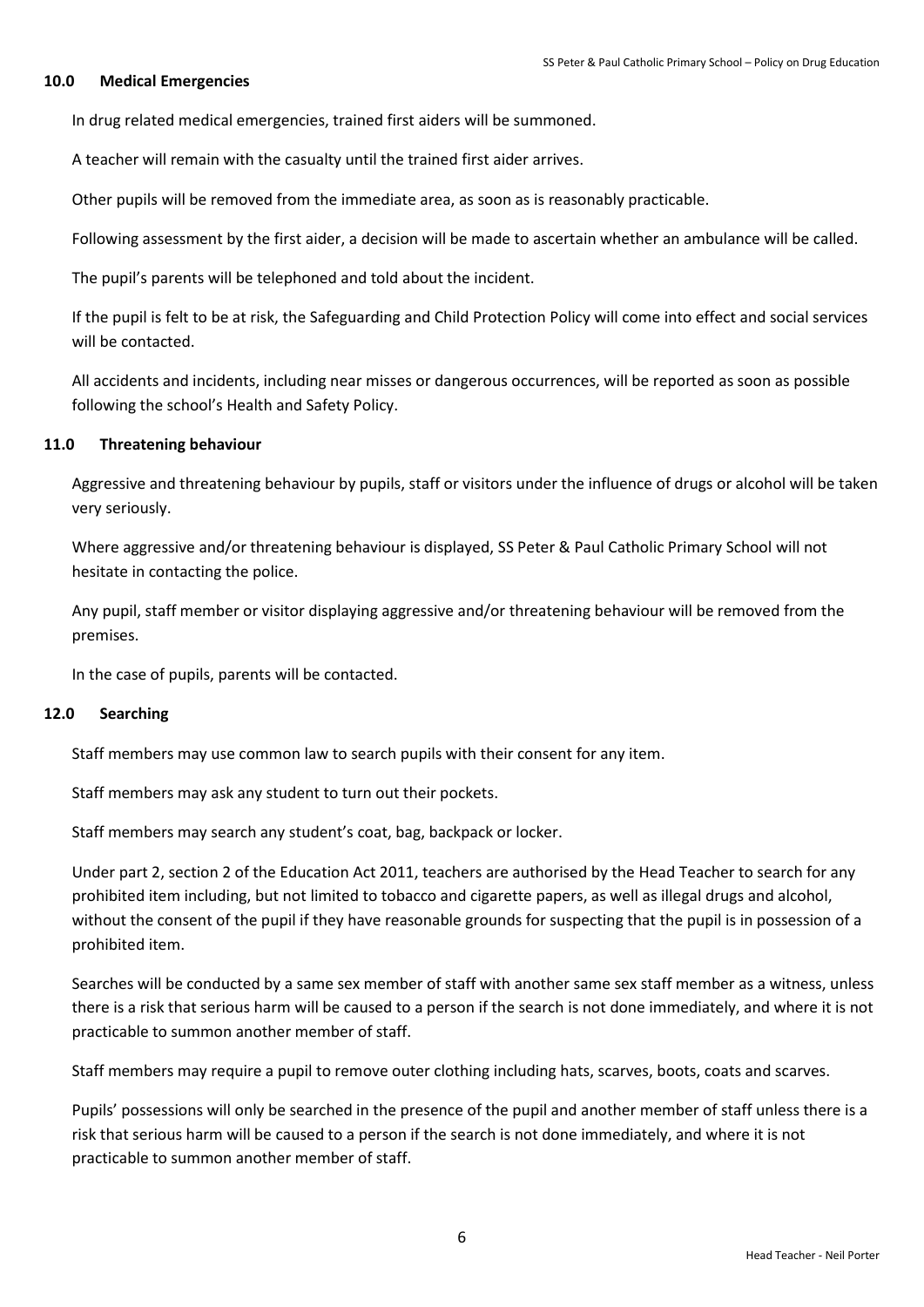Staff members may use such force as is reasonable given the circumstances when conducting a search for alcohol, illegal drugs or tobacco products.

Any staff member, except for security staff, may refuse to conduct a search.

A staff member carrying out the search can confiscate anything they have reasonable grounds for suspecting is a prohibited item. This includes "legal highs" and other potentially harmful materials which cannot immediately be identified.

#### **13.0 Controlled substances**

SS Peter & Paul Catholic Primary School has a zero tolerance policy on illegal drugs.

Following the identification and confiscation of a controlled substance, a staff member will seal the sample in a plastic bag and include details of the date and time of the confiscation and the name of any witness/witnesses present. The staff member will store the sample in a secure location.

The incident will be reported immediately to the police who will collect the sample and then deal with it in line with agreed protocols.

SS Peter & Paul Catholic Primary School will not hesitate in giving the police the name of the pupil, from whom the drugs were taken.

A full incident report will be completed and submitted to the Head Teacher.

Any further measures will be undertaken in line with the school's Safeguarding and Child Protection Policy.

Where controlled substances are found on school trips away from the school premises, parents of the pupil, as well as local police, will be notified.

#### **14.0 Discipline**

Pupils involved in drug and/or alcohol situations on school premises will be disciplined as per the school's disciplinary procedure and, where appropriate, the police will be informed.

Teachers and staff members involved in drug and/or alcohol situations on school premises will be disciplined as per their contract of employment and, where appropriate, the police will be informed.

Visitors involved in drug and/or alcohol situations on school premises will be banned from entering school premises indefinitely and, where appropriate, the police will be informed.

#### **15.0 Monitoring and review**

This policy will be reviewed on an annual basis by the Head Teacher.

| Policy Written & Agreed:                |                |
|-----------------------------------------|----------------|
| <b>Ratified by Full Governing Body:</b> | September 2020 |
| To be reviewed:                         | September 2021 |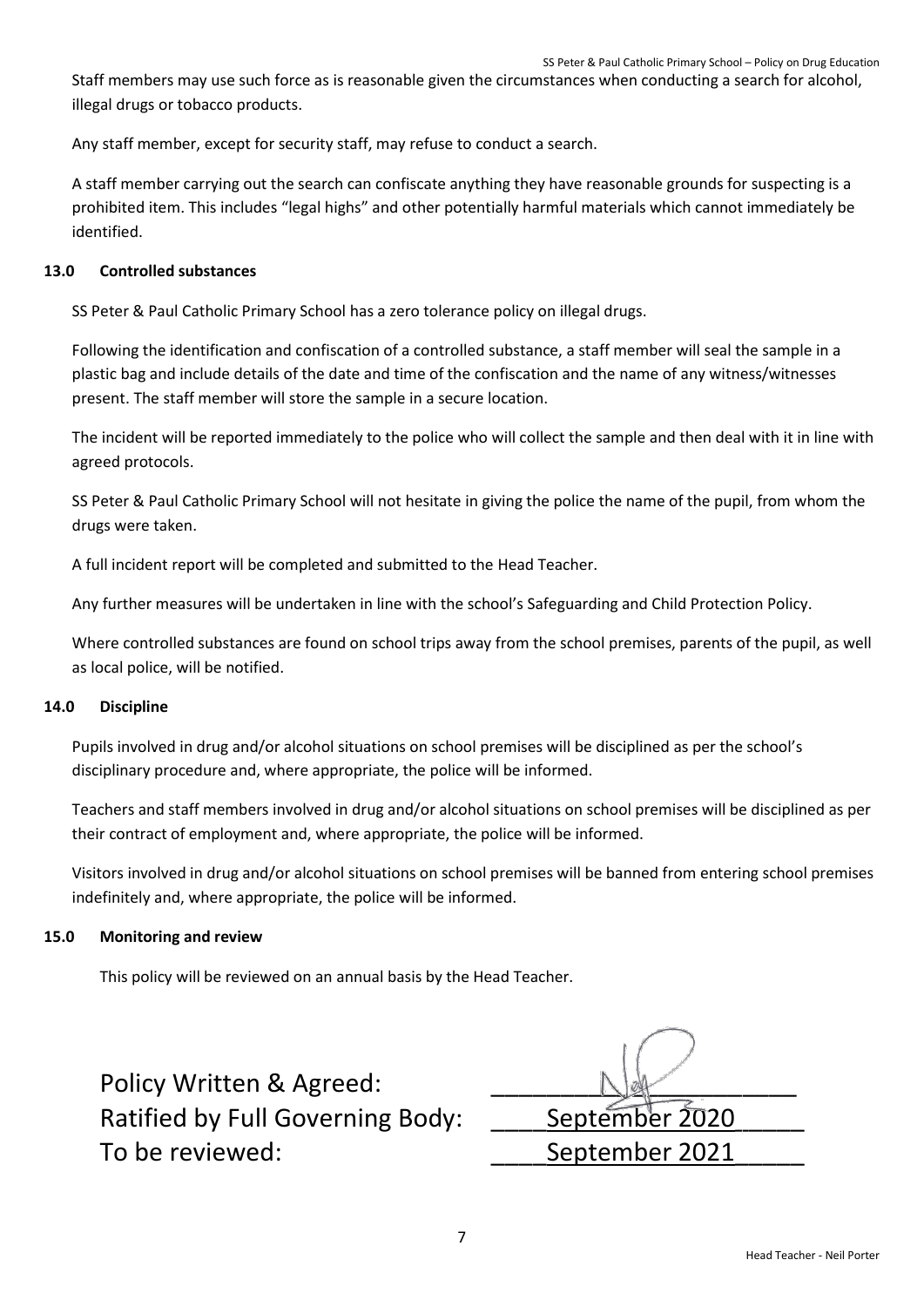### **Appendix A - Useful Organisations**

**Addaction** is one of the UK's largest specialist drug and alcohol treatment charities. As well as adult services, they provide services specifically tailored to the needs of young people and their parents. The Skills for Life project supports young people with drug misusing parents.

Website: [www.addaction.org.uk](http://www.addaction.org.uk/)

**ADFAM** offers information to families of drug and alcohol users, and the website has a database of local family support services. **Tel: 020 7553 7640**. Email: [admin@adfam.org.uk](mailto:admin@adfam.org.uk) Website: [www.adfam.org.uk](http://www.adfam.org.uk/)

**Alcohol Concern** works to reduce the incidence and costs of alcohol-related harm and to increase the range and quality of services available to people with alcohol-related problems **Tel: 020 7264 0510**. Email[: contact@alcoholconcern.org.uk](mailto:contact@alcoholconcern.org.uk) Website: [www.alcoholconcern.org.uk](http://www.alcoholconcern.org.uk/)

**ASH** (Action on Smoking and Health) A campaigning public health charity aiming to reduce the health problems caused by tobacco. **Tel: 020 7739 5902**. Email: [enquiries@ash.org.uk](mailto:enquiries@ash.org.uk) Website: [www.ash.org.uk](http://www.ash.org.uk/)

**Children's Legal Centre** operates a free and confidential legal advice and information service covering all aspects of law and policy affecting children and young people. **Tel: 01206 877910**. Email[: clc@essex.ac.uk](mailto:clc@essex.ac.uk) Website: [www.childrenslegalcentre.com](http://www.childrenslegalcentre.com/)

**Children's Rights Alliance for England** - A charity working to improve the lives and status of all children in England through the fullest implementation of the UN Convention on the Rights of the Child. Email: [info@crae.org.uk](mailto:info@crae.org.uk) Website: [www.crae.org.uk](http://www.crae.org.uk/)

**Drinkaware** - An independent charity that promotes responsible drinking through innovative ways to challenge the national drinking culture, helping reduce alcohol misuse and minimise alcohol related harm. **Tel: 020 7307 7450**. Website: [www.drinkaware.co.uk](http://www.drinkaware.co.uk/)

**Drinkline** - A free and confidential helpline for anyone who is concerned about their own or someone else's drinking. **Tel: 0800 917 8282**. (lines are open 24 hours a day)

**Drug Education Forum** – this website contains a number of useful papers and briefing sheets for use by practitioners: Website: [www.drugeducationforum.com](http://www.drugeducationforum.com/)

**DrugScope** is a centre of expertise on illegal drugs, aiming to inform policy development and reduce drug-related risk. The website includes detailed drug information and access to the Information and Library Service. DrugScope also hosts the Drug Education Practitioners Forum. **Tel: 020 7520 7550**. Email: [info@drugscope.org.uk](mailto:info@drugscope.org.uk) Website: [www.drugscope.org.uk](http://www.drugscope.org.uk/)

**FRANK** is the national drugs awareness campaign aiming to raise awareness amongst young people of the risks of illegal drugs, and to provide information and advice. It also provides support to parents/carers, helping to give them the skills and confidence to communicate with their children about drugs. **24 Hour Helpline: 0800 776600**. Email: [frank@talktofrank.com](mailto:frank@talktofrank.com) Website: [www.talktofrank.com](http://www.talktofrank.com/)

**Mentor UK** is a non-government organisation with a focus on protecting the health and wellbeing of children and young people to reduce the damage that drugs can do to their lives. **Tel: 020 7739 8494**. Email: [admin@mentoruk.org](mailto:admin@mentoruk.org) Website: [www.mentoruk.org.uk](http://www.mentoruk.org.uk/)

**National Children's Bureau** promotes the interests and well-being of all children and young people across every aspect of their lives. **Tel: 020 7843 6000**. Website[: www.ncb.org.uk](http://www.ncb.org.uk/)